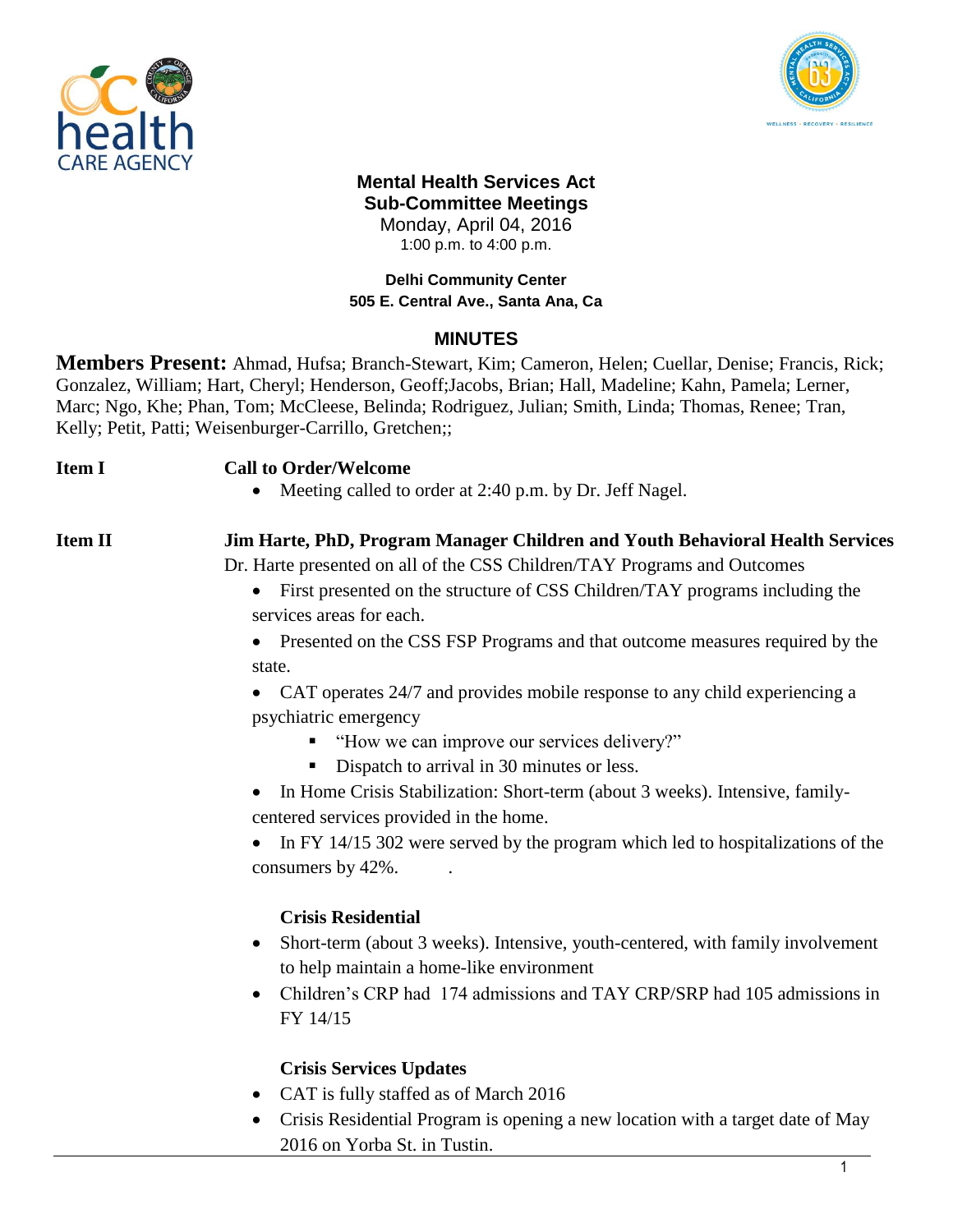



#### **Full Service Partnership**

- Provide intensive, community-based wrap-around services for youth and their families.
- Enroll unserved/under-served specialty populations, i.e. cultural populations, those involved in the juvenile justice system, homeless.
- In FY 15/16 the Children FSPS served 340 clients; TAY FSPS served 752
- Areas evaluated: Psychiatric Hospitalizations, homeless, incarceration, school performance/employment. Outcomes based on 12 months prior to program and during/after the program.

#### **Mentoring**

- Enrolls youth receiving outpatient services
- Community-based, youth and family centered
- Parent mentors are also available
- In FY 14/15 the children's program served 115; the TAY Program served 85; and 18 parents also were served.

# **Challenges**

- We have seen yearly increase in crisis evaluations
- Shortage of psychiatric beds for youth, particularly children under 12
- Challenges with sustaining employment among TAY
- Large number of programs with different types of outcomes for services. (BHS effort to standardize outcomes)

# **Successes**

- Henderson House opened March 2016
- Children's Crisis Residential expanding May 2016
- Children's CAT is fully staffed for the first time as of March 2016, was restructured with on-site shift supervisor, and is coordinating the referral process with Adult CAT

# **Programs in development**

- OC Children with Co-Occurring Mental Health and Chronic Acute Severe Physical Illness, Special needs, or Eating Disorders
- Children and Youth Outpatient Services Expansion
- Medi-Cal Match: Mental Health Services
- TAY PACT  $(12 17)$